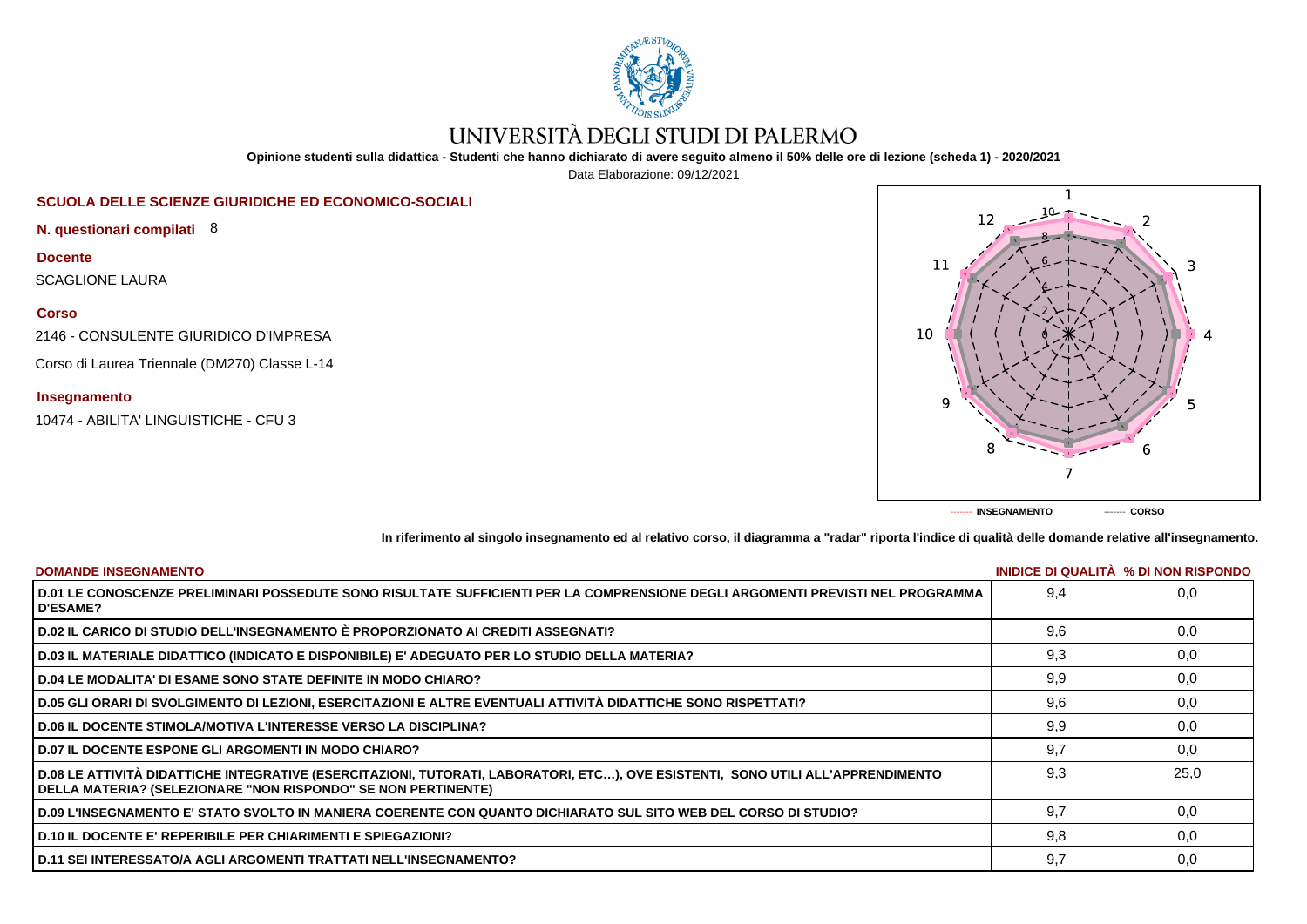**DOMANDE INSEGNAMENTO INIDICE DI QUALITÀ % DI NON RISPONDO**

**D.12 SEI COMPLESSIVAMENTE SODDISFATTO DI COME E' STATO SVOLTO QUESTO INSEGNAMENTO, ANCHE NEL CASO IN CUI QUESTO SIA STATO FRUITO CON MODALITA' A DISTANZA?**

### **INFO STUDENTE E SUGGERIMENTI**

|                                                                                                                                                                    | 1° IN CORSO                                                                 |           | 2° IN CORSO                                          | 3° IN CORSO                                                                                           |                             | 4° IN CORSO                                                                                          |         |      | 5° IN CORSO                                               |                             |                                                                                                                                                | 6° IN CORSO                               |      | <b>FUORI CORSO</b>  |
|--------------------------------------------------------------------------------------------------------------------------------------------------------------------|-----------------------------------------------------------------------------|-----------|------------------------------------------------------|-------------------------------------------------------------------------------------------------------|-----------------------------|------------------------------------------------------------------------------------------------------|---------|------|-----------------------------------------------------------|-----------------------------|------------------------------------------------------------------------------------------------------------------------------------------------|-------------------------------------------|------|---------------------|
| <b>D.02 ANNO DI CORSO</b>                                                                                                                                          | 100,0<br>0,0                                                                |           |                                                      | 0,0                                                                                                   |                             | 0,0                                                                                                  |         | 0,0  |                                                           | 0,0                         |                                                                                                                                                |                                           | 0,0  |                     |
|                                                                                                                                                                    | <b>LICEO</b><br><b>LICEO SOCIO-</b><br><b>CLASSICO</b><br><b>PEDAGOGICO</b> |           | <b>IST. TECNICO</b><br><b>PER GEOMETRI</b>           | <b>LICEO</b><br><b>SCIENTIFICO</b>                                                                    |                             | <b>IST. TECNICO</b><br><b>COMMERCIALE PROFESSIONALE</b>                                              |         | IST. |                                                           | <b>ALTRI LICEI</b>          |                                                                                                                                                | <b>IST. TECNICO</b><br><b>INDUSTRIALE</b> |      | <b>ALTRO</b>        |
| <b>D.01 SCUOLA SECONDARIA DI</b><br><b>PROVENIENZA</b>                                                                                                             | 0,0<br>0,0                                                                  |           | 0,0                                                  |                                                                                                       | 12,5<br>50,0                |                                                                                                      | 12,5    |      | 12,5                                                      |                             | 0,0                                                                                                                                            |                                           | 12,5 |                     |
|                                                                                                                                                                    | <b>IN SEDE</b>                                                              |           |                                                      |                                                                                                       | <b>FUORI SEDE PENDOLARE</b> |                                                                                                      |         |      |                                                           | <b>FUORI SEDE STANZIALE</b> |                                                                                                                                                |                                           |      |                     |
| <b>D.02 RESIDENZA</b>                                                                                                                                              |                                                                             | 50,0      |                                                      |                                                                                                       |                             | 50,0                                                                                                 |         |      |                                                           |                             |                                                                                                                                                | 0,0                                       |      |                     |
|                                                                                                                                                                    | $0 - 30$                                                                    | $31 - 60$ | 61-90                                                | 91-120                                                                                                |                             | 121-150                                                                                              | 151-180 |      | 181-210                                                   |                             | 211-240                                                                                                                                        | 241-270                                   |      | 271-300             |
| <b>D.03 NUMERO TOTALE DI CREDITI</b><br><b>ACQUISITI ALLA DATA DELLA</b><br><b>RILEVAZIONE</b>                                                                     | 100,0                                                                       | 0,0       | 0,0                                                  | 0,0                                                                                                   |                             | 0,0                                                                                                  | 0,0     |      | 0,0                                                       |                             | 0,0                                                                                                                                            | 0,0                                       |      | 0,0                 |
|                                                                                                                                                                    | <b>ESCLUSIVAMENTE IN</b><br><b>PRESENZA</b>                                 |           |                                                      | <b>SIMULTANEAMENTE IN</b><br>PRESENZA O IN MODALITÀ<br><b>BLENDED (IN PARTE A</b><br><b>DISTANZA)</b> |                             | <b>ESCLUSIVAMENTE A</b><br><b>DISTANZA.</b><br><b>PREVALENTEMENTE IN</b><br><b>MODALITÀ SINCRONA</b> |         |      | <b>MODALITÀ ASINCRONA (CON</b>                            | <b>DISTANZA.</b>            | <b>ESCLUSIVAMENTE A</b><br>PREVALENTEMENTE IN<br>PUBBLICAZIONE DI LEZIONI<br><b>REGISTRATE ED EVENTUALI</b><br><b>INCONTRI CON IL DOCENTE)</b> |                                           |      | <b>NON RISPONDO</b> |
| <b>D.13 L'INSEGNAMENTO È STATO</b><br><b>EROGATO DAL DOCENTE</b>                                                                                                   | 0,0                                                                         |           |                                                      | 62,5                                                                                                  |                             | 25,0                                                                                                 |         |      |                                                           | 0,0                         |                                                                                                                                                |                                           | 12,5 |                     |
|                                                                                                                                                                    | <b>INTERAMENTE IN PRESENZA</b>                                              |           | PRESENZA (PER OLTRE IL 75% E PARZIALMENTE A DISTANZA | <b>PREVALENTEMENTE IN</b><br><b>DEL MONTE ORE TOTALE)</b>                                             |                             | (CIRCA IL 50% DELLE ORE PER<br><b>CIASCUNA MODALITÀ)</b>                                             |         |      | <b>PARZIALMENTE IN PRESENZA ESCLUSIVAMENTE A DISTANZA</b> |                             |                                                                                                                                                |                                           |      | <b>NON RISPONDO</b> |
| <b>D.14 IN CASO DI DIDATTICA</b><br><b>"BLENDED" O DI LEZIONI RESE</b><br>DISPONIBILI IN PIATTAFORMA, HAI<br><b>SCELTO DI FREQUENTARE</b><br><b>L'INSEGNAMENTO</b> | 0,0                                                                         |           |                                                      | 0,0                                                                                                   |                             | 12,5                                                                                                 |         |      |                                                           | 87,5                        |                                                                                                                                                |                                           | 0,0  |                     |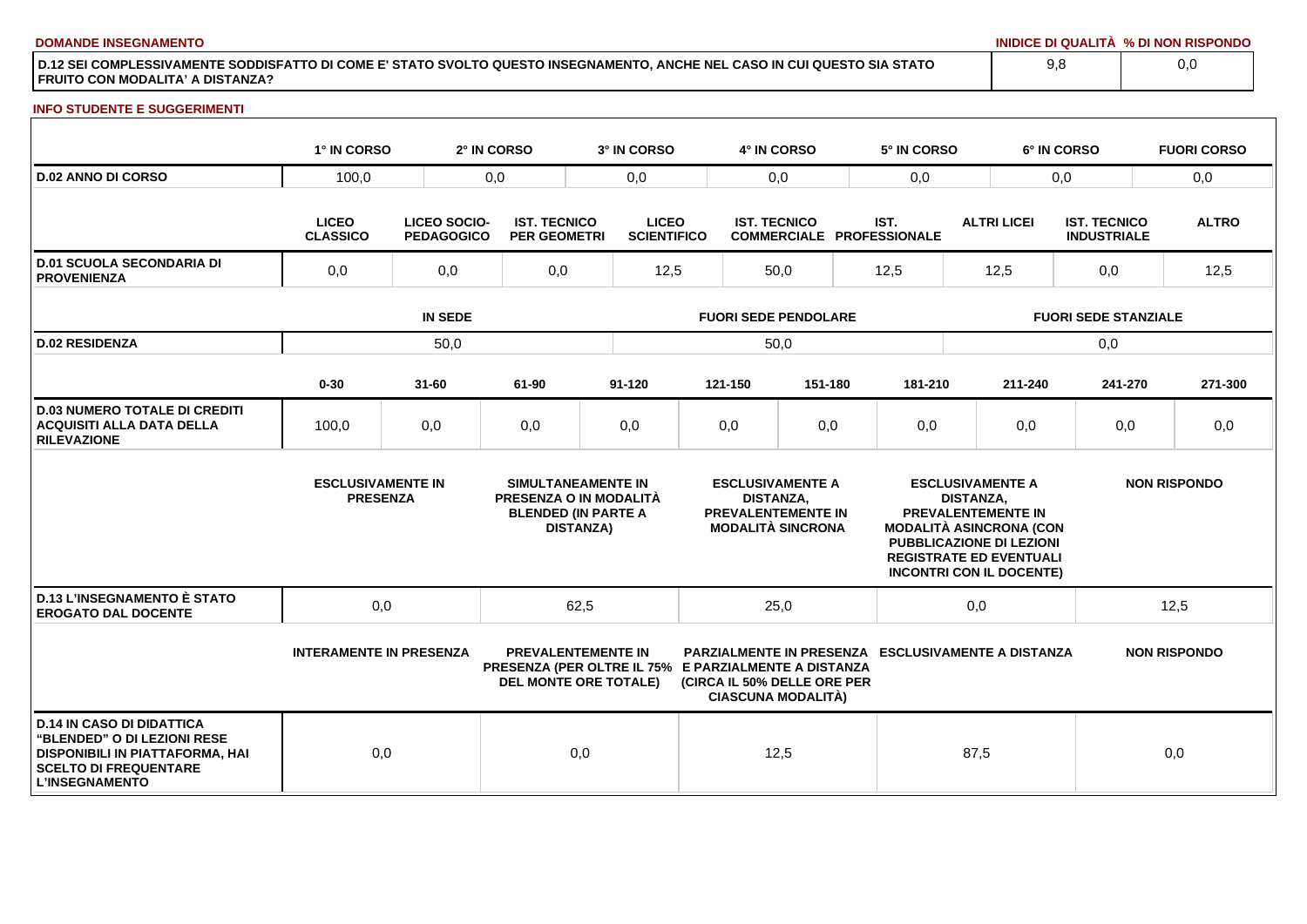|                                                                                                                                                                                                             |                                                                                                                           | SÌ               |     | <b>NO</b>                                                                                                       |                                                                               |     |                                                                  | <b>SOLO IN PARTE</b> |                |                                                                                 |              | <b>NON RISPONDO</b>                                 |                     |                               |
|-------------------------------------------------------------------------------------------------------------------------------------------------------------------------------------------------------------|---------------------------------------------------------------------------------------------------------------------------|------------------|-----|-----------------------------------------------------------------------------------------------------------------|-------------------------------------------------------------------------------|-----|------------------------------------------------------------------|----------------------|----------------|---------------------------------------------------------------------------------|--------------|-----------------------------------------------------|---------------------|-------------------------------|
| <b>D.15 INDIPENDENTEMENTE DALLA</b><br>MODALITÀ DI EROGAZIONE<br>DELL'INSEGNAMENTO, IL DOCENTE<br>HA RESO DISPONIBILI LE SUE LEZIONI<br><b>REGISTRATE SU PIATTAFORMA?</b>                                   | 100,0                                                                                                                     |                  | 0,0 |                                                                                                                 |                                                                               |     | 0,0                                                              |                      |                | 0,0                                                                             |              |                                                     |                     |                               |
|                                                                                                                                                                                                             | <b>TRAMITE</b><br><b>RICEVIMENTO SU</b><br>PIATTAFORMA,<br><b>NEGLI ORARI</b><br><b>PREDEFINITI DAL</b><br><b>DOCENTE</b> |                  |     | <b>TRAMITE</b><br><b>TRAMITE EMAIL</b><br><b>APPUNTAMENTI A</b><br><b>RICHIESTA SU</b><br><b>PIATTAFORMA</b>    |                                                                               |     | <b>TRAMITE CHAT O</b><br>PER TELEFONO, SU<br><b>APPUNTAMENTO</b> |                      |                | <b>IN PRESENZA</b>                                                              |              | DURANTE LE LEZIONI DURANTE LE LEZIONI<br>A DISTANZA |                     | <b>NON RISPONDO</b>           |
| D.16 CON QUALI MODALITÀ HAI<br><b>INTERAGITO PREVALENTEMENTE CON</b><br>IL DOCENTE DURANTE LA FASE DI<br><b>SVOLGIMENTO DELL'INSEGNAMENTO?</b>                                                              | 12,5<br>0,0                                                                                                               |                  |     | 0,0                                                                                                             |                                                                               | 0,0 |                                                                  |                      | 12,5           | 75,0                                                                            |              | 0,0                                                 |                     |                               |
|                                                                                                                                                                                                             | $\mathbf{1}$                                                                                                              | $\overline{2}$   |     | 3                                                                                                               | 4                                                                             | 5   |                                                                  | 6                    | $\overline{7}$ | 8                                                                               | 9            |                                                     | 10                  | <b>NON</b><br><b>RISPONDO</b> |
| D.17 IL DOCENTE TI E SEMBRATO A<br><b>SUO AGIO NELLA GESTIONE DELLA</b><br><b>DIDATTICA A DISTANZA?</b>                                                                                                     | 0,0                                                                                                                       | 0,0              |     | 0,0                                                                                                             | 0,0                                                                           | 0,0 |                                                                  | 12,5                 | 0,0            | 12,5                                                                            | 50,0         |                                                     | 25,0                | 0,0                           |
|                                                                                                                                                                                                             | <b>NELLA STESSA CITTÀ SEDE</b>                                                                                            | <b>DEL CORSO</b> |     |                                                                                                                 | IN UN'ALTRA CITTÀ/PAESE,<br><b>ENTRO 50 KM DALLA SEDE</b><br><b>DEL CORSO</b> |     | IN UN'ALTRA CITTÀ/PAESE, A<br>PIÙ DI 50 KM DALLA SEDE DEL        | <b>CORSO</b>         |                | IN UN ALTRO PAESE UE O<br><b>EXTRA UE</b>                                       |              |                                                     | <b>NON RISPONDO</b> |                               |
| <b>D.18 NEL PERIODO DI FREQUENZA</b><br>DELL'INSEGNAMENTO HAI ABITATO<br><b>PREVALENTEMENTE:</b>                                                                                                            |                                                                                                                           | 37,5             |     |                                                                                                                 | 25,0                                                                          |     | 25,0                                                             |                      |                | 0,0                                                                             |              | 12,5                                                |                     |                               |
|                                                                                                                                                                                                             | <b>UNO SPAZIO PRIVATO</b>                                                                                                 |                  |     | SI, HO AVUTO A DISPOSIZIONE SI, HO AVUTO A DISPOSIZIONE SI, HO AVUTO A DISPOSIZIONE<br>UNO SPAZIO CONDIVISO CON | <b>ORARI A ROTAZIONE</b>                                                      |     | <b>UNO SPAZIO CONDIVISO E</b><br><b>CON SOVRAPPOSIZIONE DI</b>   | <b>ORARI</b>         |                | <b>NO, NON HO AVUTO A</b><br><b>DISPOSIZIONE UNO SPAZIO</b><br><b>SPECIFICO</b> |              | <b>NON RISPONDO</b>                                 |                     |                               |
| <b>D.19 NELL'ALLOGGIO IN CUI HAI</b><br><b>ABITATO HAI AVUTO A DISPOSIZIONE</b><br>UNO SPAZIO NEL QUALE POTERE<br>SVOLGERE EVENTUALI ATTIVITÀ DI<br>STUDIO A DISTANZA (LEZIONI,<br>COLLOQUI CON DOCENTI, )? |                                                                                                                           | 75,0             |     |                                                                                                                 | 0,0                                                                           |     | 0,0                                                              |                      | 0,0            |                                                                                 |              |                                                     | 25,0                |                               |
|                                                                                                                                                                                                             |                                                                                                                           | PC               |     |                                                                                                                 | <b>TABLET</b>                                                                 |     |                                                                  | <b>SMARTPHONE</b>    |                |                                                                                 | <b>ALTRO</b> | <b>NON RISPONDO</b>                                 |                     |                               |
| <b>D.20 DURANTE LA FREQUENZA</b><br><b>DELL'INSEGNAMENTO QUALE</b><br>STRUMENTAZIONE HAI UTILIZZATO IN<br><b>CASA PIÙ FREQUENTEMENTE?</b>                                                                   | 100,0                                                                                                                     |                  |     | 0,0                                                                                                             |                                                                               |     | 0,0                                                              | 0,0                  |                |                                                                                 | 0,0          |                                                     |                     |                               |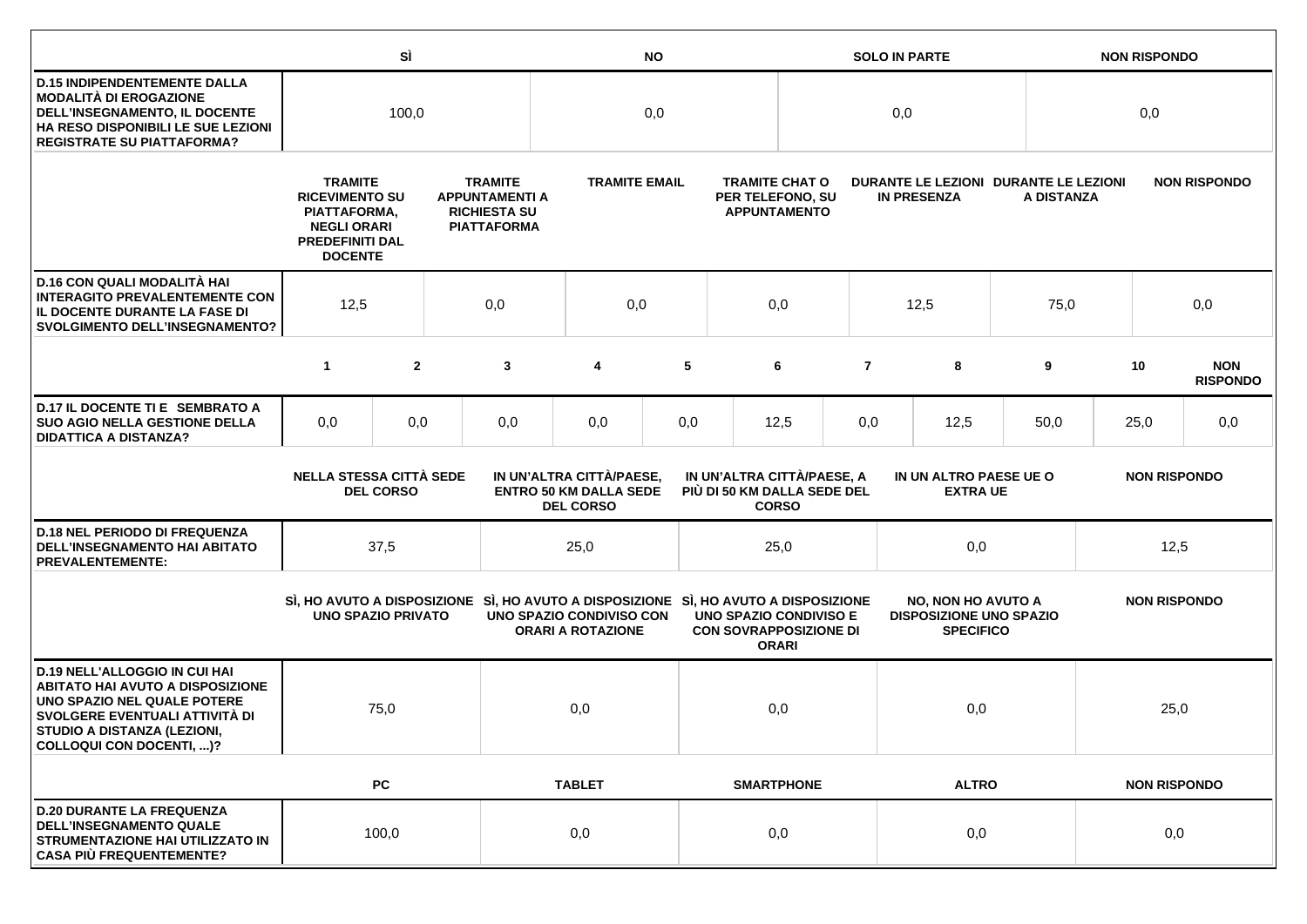|                                                                                                                                                                                                                                                                                    |              | AD USO ESCLUSIVAMENTE<br><b>PERSONALE</b> |              | AD USO CONDIVISO, CON<br><b>ORARI A ROTAZIONE</b> |           | AD USO CONDIVISO, CON<br>SOVRAPPOSIZIONE DI ORARI |                |  | <b>NON HO AVUTO A</b><br><b>DISPOSIZIONE IN CASA</b><br><b>ALCUNO STRUMENTO</b> |                     | <b>NON RISPONDO</b> |                               |  |  |
|------------------------------------------------------------------------------------------------------------------------------------------------------------------------------------------------------------------------------------------------------------------------------------|--------------|-------------------------------------------|--------------|---------------------------------------------------|-----------|---------------------------------------------------|----------------|--|---------------------------------------------------------------------------------|---------------------|---------------------|-------------------------------|--|--|
| <b>D.21 CON QUALE MODALITÀ DI</b><br>UTILIZZO HAI AVUTO A DISPOSIZIONE<br>IN CASA UN PC/TABLET?                                                                                                                                                                                    | 100,0<br>0,0 |                                           |              |                                                   | 0,0       |                                                   |                |  |                                                                                 | 0,0<br>0,0          |                     |                               |  |  |
|                                                                                                                                                                                                                                                                                    | $\mathbf 1$  | $\mathbf{2}$                              | $\mathbf{3}$ | 4                                                 | 5         | 6                                                 | $\overline{7}$ |  | 8                                                                               | 9                   | 10                  | <b>NON</b><br><b>RISPONDO</b> |  |  |
| <b>D.22 LE APPARECCHIATURE</b><br>(COMPUTER, TABLET, TELEFONINO) E<br>LA CONNESSIONE INTERNET A TUA<br><b>DISPOSIZIONE TI HANNO PERMESSO</b><br>DI FRUIRE IN MODO SODDISFACENTE<br>(AUDIO, VIDEO, INTERATTIVITÀ) DELLE<br>ATTIVITÀ DELL'INSEGNAMENTO<br><b>EROGATE A DISTANZA?</b> | 0,0          | 0,0                                       | 0,0          | 0,0                                               | 0,0       | 0,0                                               | 37,5           |  | 12,5                                                                            | 37,5                | 12,5                | 0,0                           |  |  |
|                                                                                                                                                                                                                                                                                    |              | SI                                        |              |                                                   |           | <b>NO</b>                                         |                |  |                                                                                 |                     | <b>NON RISPONDO</b> |                               |  |  |
| <b>D.23 SUGGERISCI DI ALLEGGERIRE IL</b><br><b>CARICO DIDATTICO COMPLESSIVO</b>                                                                                                                                                                                                    |              | 12,5<br>87,5                              |              |                                                   |           |                                                   |                |  | 0,0                                                                             |                     |                     |                               |  |  |
|                                                                                                                                                                                                                                                                                    |              | SI<br><b>NO</b>                           |              |                                                   |           |                                                   |                |  | <b>NON RISPONDO</b>                                                             |                     |                     |                               |  |  |
| <b>D.24 SUGGERISCI DI AUMENTARE</b><br>L'ATTIVITA' DI SUPPORTO DIDATTICO                                                                                                                                                                                                           |              | 12,5                                      |              |                                                   | 75,0      |                                                   |                |  |                                                                                 | 12,5                |                     |                               |  |  |
|                                                                                                                                                                                                                                                                                    |              | SI                                        |              | <b>NO</b>                                         |           |                                                   |                |  |                                                                                 | <b>NON RISPONDO</b> |                     |                               |  |  |
| <b>D.25 SUGGERISCI DI FORNIRE PIU'</b><br><b>CONOSCENZE DI BASE</b>                                                                                                                                                                                                                |              | 25,0                                      |              |                                                   | 62,5      |                                                   |                |  |                                                                                 | 12,5                |                     |                               |  |  |
|                                                                                                                                                                                                                                                                                    |              | SI                                        |              | <b>NO</b>                                         |           |                                                   |                |  |                                                                                 | <b>NON RISPONDO</b> |                     |                               |  |  |
| <b>D.26 SUGGERISCI DI ELIMINARE DAL</b><br>PROGRAMMA ARGOMENTI GIA'<br>TRATTATI IN ALTRI INSEGNAMENTI                                                                                                                                                                              |              | 12,5                                      |              |                                                   | 87,5      |                                                   |                |  |                                                                                 | 0,0                 |                     |                               |  |  |
|                                                                                                                                                                                                                                                                                    |              | SI<br><b>NO</b>                           |              |                                                   |           |                                                   |                |  | <b>NON RISPONDO</b>                                                             |                     |                     |                               |  |  |
| <b>D.27 SUGGERISCI DI MIGLIORARE IL</b><br><b>COORDINAMENTO CON ALTRI</b><br><b>INSEGNAMENTI</b>                                                                                                                                                                                   |              | 25,0                                      |              |                                                   |           | 62,5                                              |                |  |                                                                                 |                     | 12,5                |                               |  |  |
|                                                                                                                                                                                                                                                                                    |              | SI                                        |              |                                                   | <b>NO</b> |                                                   |                |  | <b>NON RISPONDO</b>                                                             |                     |                     |                               |  |  |
| <b>D.28 SUGGERISCI DI MIGLIORARE LA</b><br><b>QUALITA' DEL MATERIALE DIDATTICO</b>                                                                                                                                                                                                 |              | 12,5                                      |              |                                                   | 87,5      |                                                   |                |  |                                                                                 | 0,0                 |                     |                               |  |  |